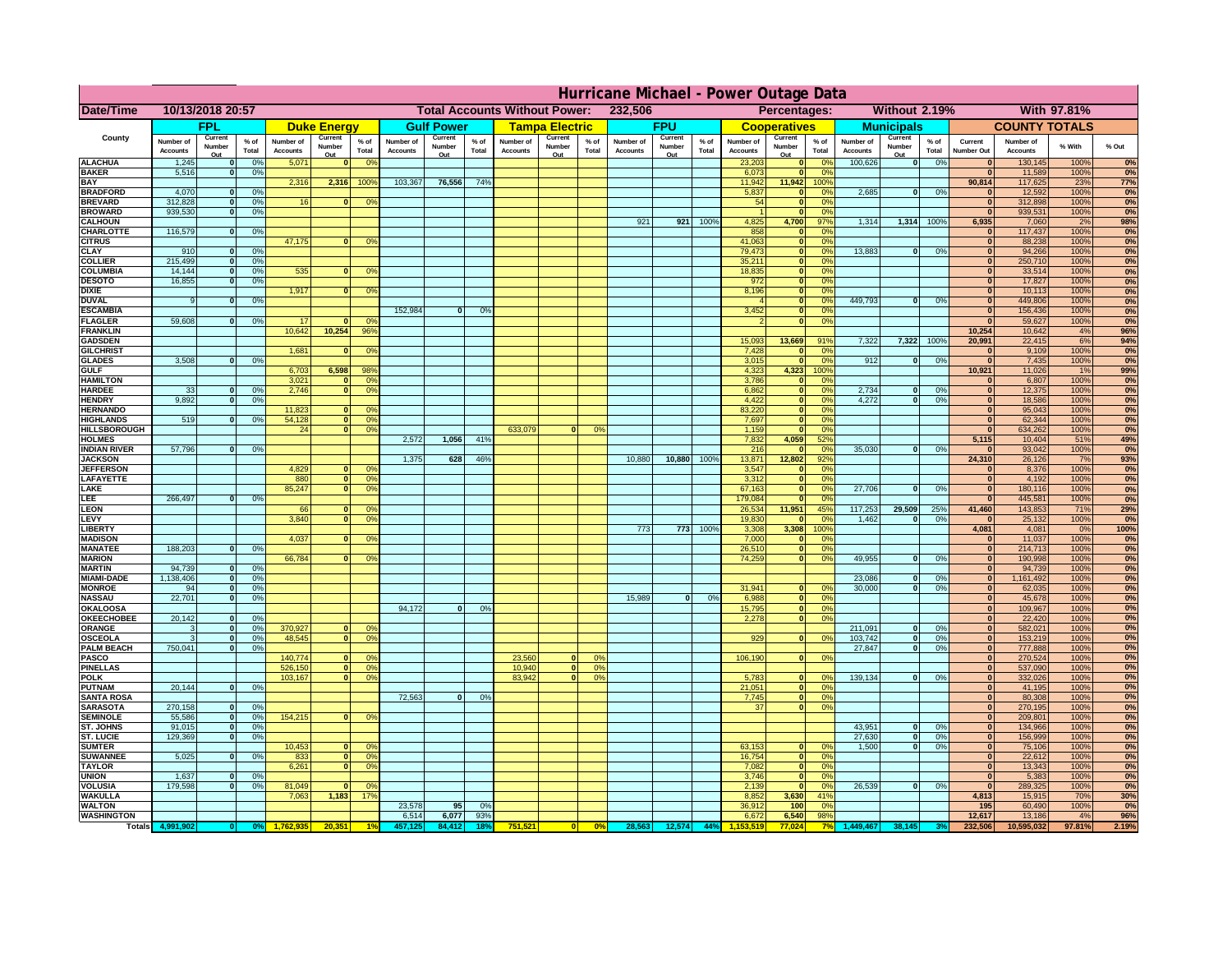# 10/13/2018 8:58 PM Hurricane Michael

| <b>Power Provider</b>                   | <b>County</b>       | <b>Number of Customers</b> | <b>Current Number Out</b> | <b>Outage Percentage</b> | <b>Estimated Restore Time</b> |
|-----------------------------------------|---------------------|----------------------------|---------------------------|--------------------------|-------------------------------|
| <b>Gulf Power Company</b>               | BAY                 | 103,367                    | 76,556                    | 74.06%                   | <b>TBD</b>                    |
| City of Tallahassee                     | LEON                | 117,253                    | 29,509                    | 25.17%                   | TBD                           |
| Talquin Electric Cooperative, Inc.      | <b>GADSDEN</b>      | 15,093                     | 13,669                    | 90.57%                   | >5 days                       |
| West Florida Electric Cooperative, Inc. | <b>JACKSON</b>      | 13,824                     | 12,755                    | 92.27%                   | >5 days                       |
|                                         | <b>LEON</b>         |                            | 11,951                    | 45.04%                   | >5 days                       |
| Talquin Electric Cooperative, Inc.      |                     | 26,534                     |                           |                          |                               |
| Gulf Coast Electric Cooperative, Inc.   | BAY                 | 11,942                     | 11,942                    | 100.00%                  | >5 days                       |
| Florida Public Utilities Corporation    | <b>JACKSON</b>      | 10,880                     | 10,880                    | 100.00%                  | >5 days                       |
| Duke Energy                             | <b>FRANKLIN</b>     | 10,642                     | 10,254                    | 96.35%                   | TBD                           |
| <b>Duke Energy</b>                      | <b>GULF</b>         | 6,703                      | 6,598                     | 98.43%                   | <b>TBD</b>                    |
| <b>Gulf Power Company</b>               | WASHINGTON          | 6,514                      | 6,077                     | 93.29%                   | >5 days                       |
| City of Quincy                          | <b>GADSDEN</b>      | 4,768                      | 4,768                     | 100.00%                  | <b>TBD</b>                    |
| Gulf Coast Electric Cooperative, Inc.   | <b>GULF</b>         | 4,323                      | 4,323                     | 100.00%                  | >5 days                       |
| West Florida Electric Cooperative, Inc. | <b>WASHINGTON</b>   | 4,235                      | 4,103                     | 96.88%                   | >5 days                       |
| West Florida Electric Cooperative, Inc. | <b>HOLMES</b>       | 7,539                      | 4,059                     | 53.84%                   | >5 days                       |
| Talquin Electric Cooperative, Inc.      | <b>WAKULLA</b>      | 8,852                      | 3,630                     | 41.01%                   | >5 days                       |
| Talquin Electric Cooperative, Inc.      | <b>LIBERTY</b>      | 3,308                      | 3,308                     | 100.00%                  | >5 days                       |
| West Florida Electric Cooperative, Inc. | CALHOUN             | 2,977                      | 2,852                     | 95.80%                   | >5 days                       |
| Gulf Coast Electric Cooperative, Inc.   | WASHINGTON          | 2,437                      | 2,437                     | 100.00%                  | >5 days                       |
| <b>Duke Energy</b>                      | BAY                 | 2,316                      | 2,316                     | 100.00%                  | <b>TBD</b>                    |
| Gulf Coast Electric Cooperative, Inc.   | CALHOUN             | 1,848                      | 1,848                     | 100.00%                  | >5 days                       |
| City of Havana                          | <b>GADSDEN</b>      | 1,391                      | 1,391                     | 100.00%                  | <b>TBD</b>                    |
| City of Blountstown                     | CALHOUN             | 1,314                      | 1,314                     | 100.00%                  | TBD                           |
|                                         |                     |                            |                           |                          |                               |
| <b>Duke Energy</b>                      | <b>WAKULLA</b>      | 7,063                      | 1,183                     | 16.75%                   | <b>TBD</b>                    |
| Chattahoochee Electric                  | GADSDEN             | 1,163                      | 1,163                     | 100.00%                  | TBD                           |
| <b>Gulf Power Company</b>               | <b>HOLMES</b>       | 2,572                      | 1,056                     | 41.06%                   | <b>TBD</b>                    |
| Florida Public Utilities Corporation    | CALHOUN             | 921                        | 921                       | 100.00%                  | >5 days                       |
| Florida Public Utilities Corporation    | <b>LIBERTY</b>      | 773                        | 773                       | 100.00%                  | >5 days                       |
| <b>Gulf Power Company</b>               | <b>JACKSON</b>      | 1,375                      | 628                       | 45.67%                   | >5 days                       |
| Gulf Coast Electric Cooperative, Inc.   | <b>WALTON</b>       | 100                        | 100                       | 100.00%                  | >5 days                       |
| <b>Gulf Power Company</b>               | <b>WALTON</b>       | 23,578                     | 95                        | 0.40%                    | TBD                           |
| Gulf Coast Electric Cooperative, Inc.   | <b>JACKSON</b>      | 47                         | 47                        | 100.00%                  | >5 days                       |
| Central Florida Electric Cooperative    | <b>ALACHUA</b>      | 875                        | 0                         | 0.00%                    | TBD                           |
| Central Florida Electric Cooperative    | <b>DIXIE</b>        | 7,595                      | $\mathbf 0$               | 0.00%                    | <b>TBD</b>                    |
| Central Florida Electric Cooperative    | <b>GILCHRIST</b>    | 7,424                      | 0                         | 0.00%                    | Restored                      |
| Central Florida Electric Cooperative    | LAFAYETTE           | 9                          | $\mathbf 0$               | 0.00%                    | <b>TBD</b>                    |
| Central Florida Electric Cooperative    | LEVY                | 17,513                     | 0                         | 0.00%                    | Restored                      |
| Central Florida Electric Cooperative    | <b>MARION</b>       | 9                          | $\mathbf 0$               | 0.00%                    | <b>TBD</b>                    |
| Choctawhatchee Electric Cooperative     | <b>HOLMES</b>       | 293                        | $\pmb{0}$                 | 0.00%                    | Restored                      |
| Choctawhatchee Electric Cooperative     | <b>OKALOOSA</b>     | 15,795                     | $\mathbf 0$               | 0.00%                    | Restored                      |
| Choctawhatchee Electric Cooperative     | <b>SANTA ROSA</b>   | 201                        | $\mathbf 0$               | 0.00%                    | Restored                      |
| Choctawhatchee Electric Cooperative     | <b>WALTON</b>       | 36,812                     | $\pmb{0}$                 | 0.00%                    | 24                            |
| City of Alachua                         | <b>ALACHUA</b>      | 4,426                      | 0                         | 0.00%                    | TBD                           |
|                                         |                     |                            | $\mathbf 0$               |                          | <b>TBD</b>                    |
| City of Bartow                          | <b>POLK</b>         | 11,790                     |                           | 0.00%                    |                               |
| City of Bushnell                        | SUMTER              | 1,500                      | 0                         | 0.00%                    | TBD                           |
| City of Clewiston                       | <b>HENDRY</b>       | 4,272                      | $\mathbf 0$               | 0.00%                    | <b>TBD</b>                    |
| City of Fort Meade                      | <b>POLK</b>         | 2,379                      | 0                         | 0.00%                    | <b>TBD</b>                    |
| City of Leesburg                        | LAKE                | 22,000                     | $\mathbf 0$               | 0.00%                    | <b>TBD</b>                    |
| City of Moore Haven                     | <b>GLADES</b>       | 912                        | $\mathbf 0$               | 0.00%                    | TBD                           |
| City of Mount Dora                      | LAKE                | 5,706                      | $\pmb{0}$                 | 0.00%                    | TBD                           |
| City of Newberry                        | <b>ALACHUA</b>      | 1,727                      | 0                         | 0.00%                    | TBD                           |
| City of Starke                          | <b>BRADFORD</b>     | 2,685                      | $\pmb{0}$                 | 0.00%                    | <b>TBD</b>                    |
| City of Vero Beach                      | <b>INDIAN RIVER</b> | 35,030                     | 0                         | 0.00%                    | TBD                           |
| City of Wauchula                        | <b>HARDEE</b>       | 2,734                      | $\mathsf{O}\xspace$       | 0.00%                    | TBD                           |
| City of Williston                       | LEVY                | 1,462                      | $\pmb{0}$                 | 0.00%                    | TBD                           |
| City of Winter Park                     | ORANGE              | 13,941                     | $\mathsf{O}\xspace$       | 0.00%                    | TBD                           |
| Clay Electric Cooperative               | <b>ALACHUA</b>      | 22,328                     | 0                         | 0.00%                    | TBD                           |
| Clay Electric Cooperative               | <b>BAKER</b>        | 2,476                      | $\mathsf{O}\xspace$       | 0.00%                    | <b>TBD</b>                    |
| Clay Electric Cooperative               | <b>BRADFORD</b>     | 5,837                      | 0                         | 0.00%                    | TBD                           |
| Clay Electric Cooperative               | <b>CLAY</b>         | 79,473                     | $\pmb{0}$                 | 0.00%                    | <b>TBD</b>                    |
|                                         |                     |                            |                           |                          |                               |
| Clay Electric Cooperative               | COLUMBIA            | 16,922                     | 0                         | 0.00%                    | TBD                           |
| Clay Electric Cooperative               | <b>DUVAL</b>        | $\overline{4}$             | $\pmb{0}$                 | 0.00%                    | <b>TBD</b>                    |
| Clay Electric Cooperative               | <b>FLAGLER</b>      | $\overline{2}$             | $\pmb{0}$                 | 0.00%                    | TBD                           |
| Clay Electric Cooperative               | <b>GILCHRIST</b>    | $\overline{4}$             | $\pmb{0}$                 | 0.00%                    | <b>TBD</b>                    |
| Clay Electric Cooperative               | LAKE                | 2,239                      | $\pmb{0}$                 | 0.00%                    | TBD                           |
| Clay Electric Cooperative               | LEVY                | 712                        | $\pmb{0}$                 | 0.00%                    | <b>TBD</b>                    |
| Clay Electric Cooperative               | <b>MARION</b>       | 16,301                     | $\pmb{0}$                 | 0.00%                    | TBD                           |
| Clay Electric Cooperative               | PUTNAM              | 21,051                     | $\pmb{0}$                 | 0.00%                    | TBD                           |
| Clay Electric Cooperative               | SUWANNEE            | 5                          | 0                         | 0.00%                    | TBD                           |
| Clay Electric Cooperative               | <b>UNION</b>        | 3,746                      | $\pmb{0}$                 | 0.00%                    | TBD                           |
| Clay Electric Cooperative               | VOLUSIA             | 2,139                      | 0                         | 0.00%                    | TBD                           |
| <b>Duke Energy</b>                      | <b>ALACHUA</b>      | 5,071                      | $\pmb{0}$                 | 0.00%                    | Restored                      |
| Duke Energy                             | <b>BREVARD</b>      | 16                         | 0                         | 0.00%                    | Restored                      |
| Duke Energy                             | <b>CITRUS</b>       | 47,175                     | $\pmb{0}$                 | 0.00%                    | Restored                      |
|                                         |                     |                            |                           |                          |                               |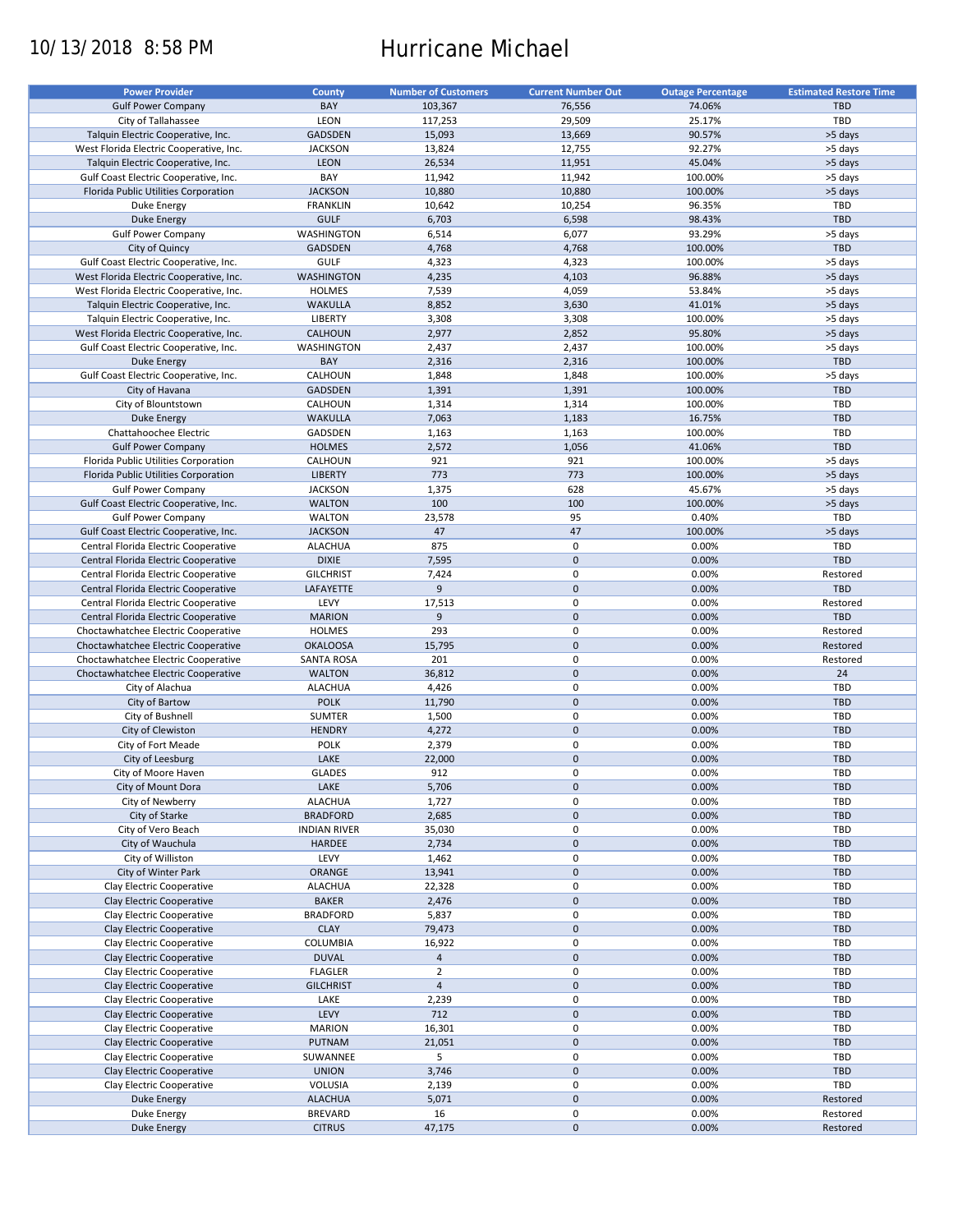## 10/13/2018 8:58 PM Hurricane Michael

| Duke Energy                                        |                     |           | 0           | 0.00% | Restored   |
|----------------------------------------------------|---------------------|-----------|-------------|-------|------------|
|                                                    | COLUMBIA            | 535       |             |       |            |
| <b>Duke Energy</b>                                 | <b>DIXIE</b>        | 1,917     | $\pmb{0}$   | 0.00% | Restored   |
| <b>Duke Energy</b>                                 | <b>FLAGLER</b>      | 17        | 0           | 0.00% | Restored   |
| <b>Duke Energy</b>                                 | <b>GILCHRIST</b>    | 1,681     | $\pmb{0}$   | 0.00% | Restored   |
|                                                    |                     |           | 0           |       |            |
| Duke Energy                                        | <b>HAMILTON</b>     | 3,021     |             | 0.00% | Restored   |
| Duke Energy                                        | HARDEE              | 2,746     | $\mathbf 0$ | 0.00% | Restored   |
| Duke Energy                                        | <b>HERNANDO</b>     | 11,823    | 0           | 0.00% | Restored   |
| <b>Duke Energy</b>                                 | <b>HIGHLANDS</b>    | 54,128    | $\pmb{0}$   | 0.00% | Restored   |
|                                                    |                     |           | 0           | 0.00% |            |
| Duke Energy                                        | HILLSBOROUGH        | 24        |             |       | Restored   |
| <b>Duke Energy</b>                                 | <b>JEFFERSON</b>    | 4,829     | $\pmb{0}$   | 0.00% | Restored   |
| Duke Energy                                        | LAFAYETTE           | 880       | 0           | 0.00% | Restored   |
| <b>Duke Energy</b>                                 | LAKE                | 85,247    | $\pmb{0}$   | 0.00% | Restored   |
| Duke Energy                                        | LEON                | 66        | 0           | 0.00% | Restored   |
|                                                    |                     |           |             |       |            |
| Duke Energy                                        | LEVY                | 3,840     | $\mathbf 0$ | 0.00% | Restored   |
| Duke Energy                                        | <b>MADISON</b>      | 4,037     | 0           | 0.00% | Restored   |
| <b>Duke Energy</b>                                 | <b>MARION</b>       | 66,784    | $\mathbf 0$ | 0.00% | Restored   |
| Duke Energy                                        | ORANGE              | 370,927   | 0           | 0.00% | Restored   |
|                                                    |                     |           |             |       |            |
| <b>Duke Energy</b>                                 | <b>OSCEOLA</b>      | 48,545    | $\pmb{0}$   | 0.00% | Restored   |
| Duke Energy                                        | PASCO               | 140,774   | $\pmb{0}$   | 0.00% | Restored   |
| <b>Duke Energy</b>                                 | <b>PINELLAS</b>     | 526,150   | $\pmb{0}$   | 0.00% | Restored   |
| Duke Energy                                        | <b>POLK</b>         | 103,167   | 0           | 0.00% | Restored   |
|                                                    |                     |           |             |       |            |
| <b>Duke Energy</b>                                 | SEMINOLE            | 154,215   | $\pmb{0}$   | 0.00% | Restored   |
| Duke Energy                                        | <b>SUMTER</b>       | 10,453    | 0           | 0.00% | Restored   |
| <b>Duke Energy</b>                                 | SUWANNEE            | 833       | $\pmb{0}$   | 0.00% | Restored   |
| Duke Energy                                        | <b>TAYLOR</b>       | 6,261     | $\mathbf 0$ | 0.00% | Restored   |
| <b>Duke Energy</b>                                 | <b>VOLUSIA</b>      |           | $\pmb{0}$   | 0.00% | Restored   |
|                                                    |                     | 81,049    |             |       |            |
| Escambia River Electric Cooperative, Inc.          | <b>ESCAMBIA</b>     | 3,452     | $\mathbf 0$ | 0.00% | TBD        |
| Escambia River Electric Cooperative, Inc.          | <b>SANTA ROSA</b>   | 7,544     | $\pmb{0}$   | 0.00% | <b>TBD</b> |
| Florida Keys Electric Cooperative                  | <b>MONROE</b>       | 31,941    | $\mathbf 0$ | 0.00% | <b>TBD</b> |
|                                                    |                     |           |             |       |            |
| Florida Power and Light Company                    | <b>ALACHUA</b>      | 1,245     | $\pmb{0}$   | 0.00% | <b>TBD</b> |
| Florida Power and Light Company                    | <b>BAKER</b>        | 5,516     | $\mathbf 0$ | 0.00% | TBD        |
| Florida Power and Light Company                    | <b>BRADFORD</b>     | 4,070     | $\pmb{0}$   | 0.00% | <b>TBD</b> |
| Florida Power and Light Company                    | <b>BREVARD</b>      | 312,828   | 0           | 0.00% | TBD        |
|                                                    |                     |           | $\pmb{0}$   | 0.00% | <b>TBD</b> |
| Florida Power and Light Company                    | <b>BROWARD</b>      | 939,530   |             |       |            |
| Florida Power and Light Company                    | CHARLOTTE           | 116,579   | $\pmb{0}$   | 0.00% | TBD        |
| Florida Power and Light Company                    | <b>CLAY</b>         | 910       | $\pmb{0}$   | 0.00% | <b>TBD</b> |
| Florida Power and Light Company                    | <b>COLLIER</b>      | 215,499   | 0           | 0.00% | TBD        |
| Florida Power and Light Company                    | <b>COLUMBIA</b>     | 14,144    | $\mathbf 0$ | 0.00% | <b>TBD</b> |
|                                                    |                     |           |             |       |            |
| Florida Power and Light Company                    | <b>DESOTO</b>       | 16,855    | 0           | 0.00% | TBD        |
| Florida Power and Light Company                    | <b>DUVAL</b>        | 9         | $\pmb{0}$   | 0.00% | <b>TBD</b> |
| Florida Power and Light Company                    | <b>FLAGLER</b>      | 59,608    | 0           | 0.00% | TBD        |
| Florida Power and Light Company                    | <b>GLADES</b>       | 3,508     | $\pmb{0}$   | 0.00% | <b>TBD</b> |
| Florida Power and Light Company                    |                     |           | 0           |       |            |
|                                                    | HARDEE              | 33        |             | 0.00% | <b>TBD</b> |
| Florida Power and Light Company                    | <b>HENDRY</b>       | 9,892     | $\mathbf 0$ | 0.00% | <b>TBD</b> |
| Florida Power and Light Company                    | <b>HIGHLANDS</b>    | 519       | 0           | 0.00% | TBD        |
| Florida Power and Light Company                    | <b>INDIAN RIVER</b> | 57,796    | $\pmb{0}$   | 0.00% | <b>TBD</b> |
| Florida Power and Light Company                    | LEE                 | 266,497   | 0           | 0.00% | TBD        |
|                                                    |                     |           |             |       |            |
| Florida Power and Light Company                    | MANATEE             | 188,203   | $\pmb{0}$   | 0.00% | <b>TBD</b> |
| Florida Power and Light Company                    | <b>MARTIN</b>       | 94,739    | $\mathbf 0$ | 0.00% | TBD        |
| Florida Power and Light Company                    | MIAMI-DADE          | 1,138,406 | $\pmb{0}$   | 0.00% | <b>TBD</b> |
|                                                    |                     |           |             |       |            |
| Florida Power and Light Company                    | <b>MONROE</b>       | 94        | 0           | 0.00% | TBD        |
| Florida Power and Light Company                    | NASSAU              | 22,701    | $\pmb{0}$   | 0.00% | <b>TBD</b> |
| Florida Power and Light Company                    | OKEECHOBEE          | 20,142    | 0           | 0.00% | TBD        |
| Florida Power and Light Company                    | <b>ORANGE</b>       | 3         | $\pmb{0}$   | 0.00% | <b>TBD</b> |
| Florida Power and Light Company                    | OSCEOLA             | 3         | 0           | 0.00% | TBD        |
|                                                    |                     |           |             |       |            |
| Florida Power and Light Company                    | PALM BEACH          | 750,041   | $\pmb{0}$   | 0.00% | <b>TBD</b> |
| Florida Power and Light Company                    | PUTNAM              | 20,144    | 0           | 0.00% | TBD        |
| Florida Power and Light Company                    | SARASOTA            | 270,158   | $\pmb{0}$   | 0.00% | <b>TBD</b> |
|                                                    | SEMINOLE            |           | 0           | 0.00% | TBD        |
| Florida Power and Light Company                    |                     | 55,586    |             |       |            |
| Florida Power and Light Company                    | ST. JOHNS           | 91,015    | $\mathbf 0$ | 0.00% | <b>TBD</b> |
| Florida Power and Light Company                    | ST. LUCIE           | 129,369   | 0           | 0.00% | TBD        |
| Florida Power and Light Company                    | SUWANNEE            | 5,025     | 0           | 0.00% | <b>TBD</b> |
| Florida Power and Light Company                    | <b>UNION</b>        | 1,637     | 0           | 0.00% | TBD        |
|                                                    |                     |           |             |       |            |
| Florida Power and Light Company                    | <b>VOLUSIA</b>      | 179,598   | $\pmb{0}$   | 0.00% | TBD        |
| Florida Public Utilities Corporation               | NASSAU              | 15,989    | 0           | 0.00% | Restored   |
| Fort Pierce Utilities Authority                    | <b>ST. LUCIE</b>    | 27,630    | $\pmb{0}$   | 0.00% | <b>TBD</b> |
| Gainesville (Gainesville Regional Utilities - GRU) | <b>ALACHUA</b>      | 94,473    | 0           | 0.00% | TBD        |
|                                                    |                     |           |             |       |            |
| Glades Electric Cooperative, Inc.                  | GLADES              | 3,015     | $\pmb{0}$   | 0.00% | <b>TBD</b> |
| Glades Electric Cooperative, Inc.                  | HARDEE              | 0         | $\pmb{0}$   |       | TBD        |
| Glades Electric Cooperative, Inc.                  | <b>HENDRY</b>       | 3,530     | $\pmb{0}$   | 0.00% | <b>TBD</b> |
| Glades Electric Cooperative, Inc.                  | <b>HIGHLANDS</b>    | 7,321     | $\mathbf 0$ | 0.00% | TBD        |
|                                                    |                     |           |             |       |            |
| Glades Electric Cooperative, Inc.                  | OKEECHOBEE          | 2,278     | $\pmb{0}$   | 0.00% | <b>TBD</b> |
| Green Cove Springs Electric                        | <b>CLAY</b>         | 3,889     | 0           | 0.00% | TBD        |
| <b>Gulf Power Company</b>                          | <b>ESCAMBIA</b>     | 152,984   | $\pmb{0}$   | 0.00% | TBD        |
|                                                    |                     |           |             |       |            |